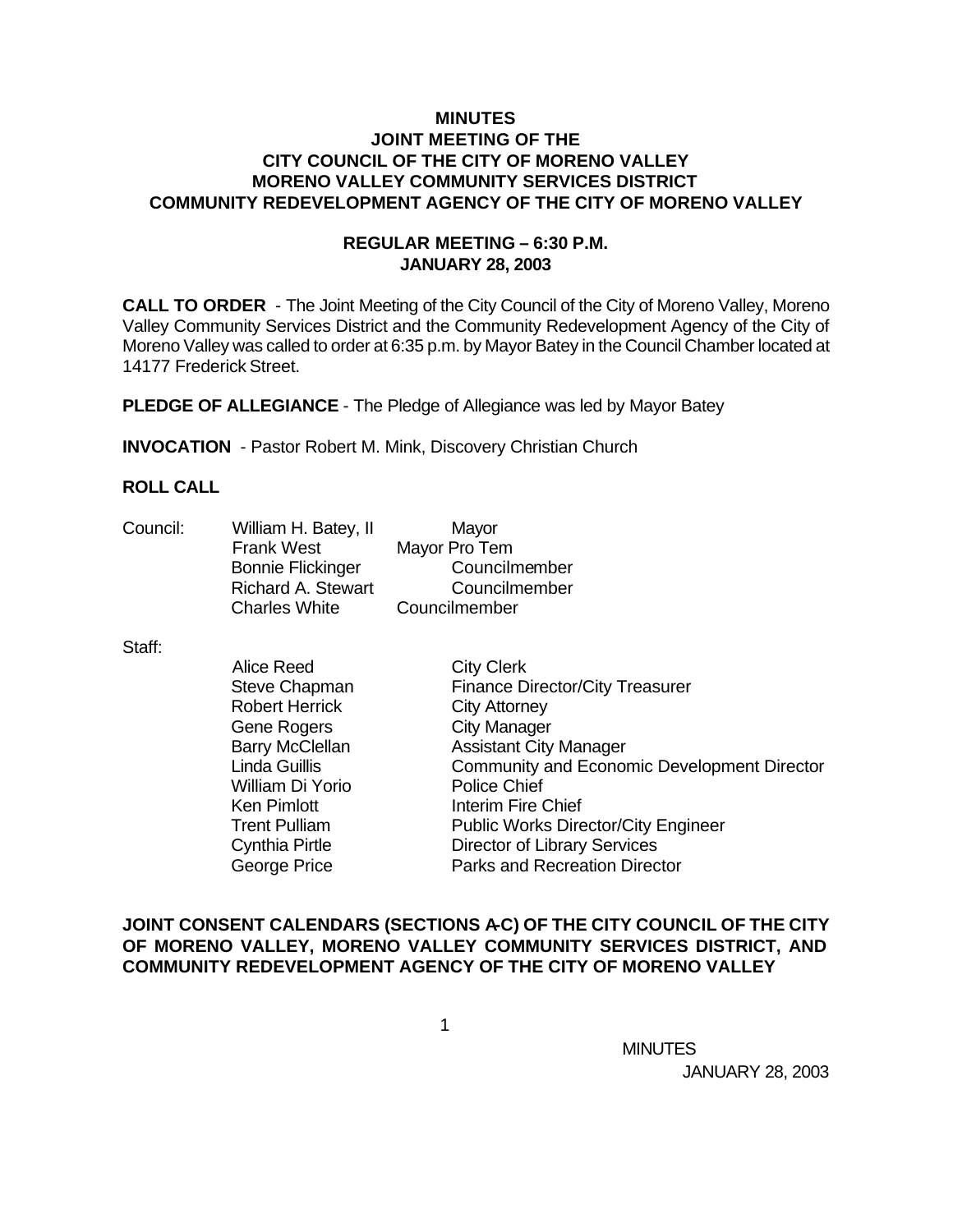Mayor Batey opened the agenda items for the Consent Calendars for public comments; there being none, public comments were closed.

Councilmember White made a motion, seconded by Councilmember Stewart to approve the Consent Calendars in their entireties. Motion carried 5-0. Roll call vote.

## **A. CONSENT CALENDAR** - **CITY COUNCIL**

- A1. ORDINANCES FIRST READING BY TITLE ONLY Waived reading of all Ordinance Introductions and read by title only.
- A2. WARRANT REPORT NOVEMBER, 2002 Adopted Resolution No. 2003-05, approving the Warrant Report, dated November, 2002, in the total amount of \$4,228,989.70.

#### Resolution No. 2003-05

A Resolution of the City Council of the City of Moreno Valley, California, Approving the Warrant Report dated November 30, 2002

A3. WARRANT REPORT - DECEMBER, 2002 Adopted Resolution No. 2003-06, approving the Warrant Report, dated December, 2002 in the total amount of \$3,621,917.67.

### Resolution No. 2003-06

A Resolution of the City Council of the City of Moreno Valley, California, Approving the Warrant Report dated December 31, 2002

- A4. NOTICE OF COMPLETION AND ACCEPTANCE OF THE TRAFFIC SIGNAL AT PERRIS BLVD. AND NORTHERN DANCER DR., PROJECT NO. 01-42669020 Ratified Contract Change Order No. 1; accepted the work as complete for the traffic signal at Perris Boulevard and Northern Dancer Drive, constructed by Moore Electrical Contracting, Inc, 463 North Smith Avenue, Corona, California 92880; directed the City Clerk to record the Notice of Completion within ten (10) days, at the office of the County Recorder of Riverside County, as required by Section 3093 of the California Civil Code; authorized the Director of Finance to release the retention to Moore Electrical Contracting, Inc. thirty-five (35) calendar days after the date of recordation of the Notice of Completion, if no claims are filed against the project; and accepted the improvements into the City's maintained road system.
- A5. APPROVAL OF COOPERATIVE AGREEMENT FOR LINE D-1 OF THE SUNNYMEAD MASTER DRAINAGE PLAN, BETWEEN THE RIVERSIDE

**MINUTES MINUTES**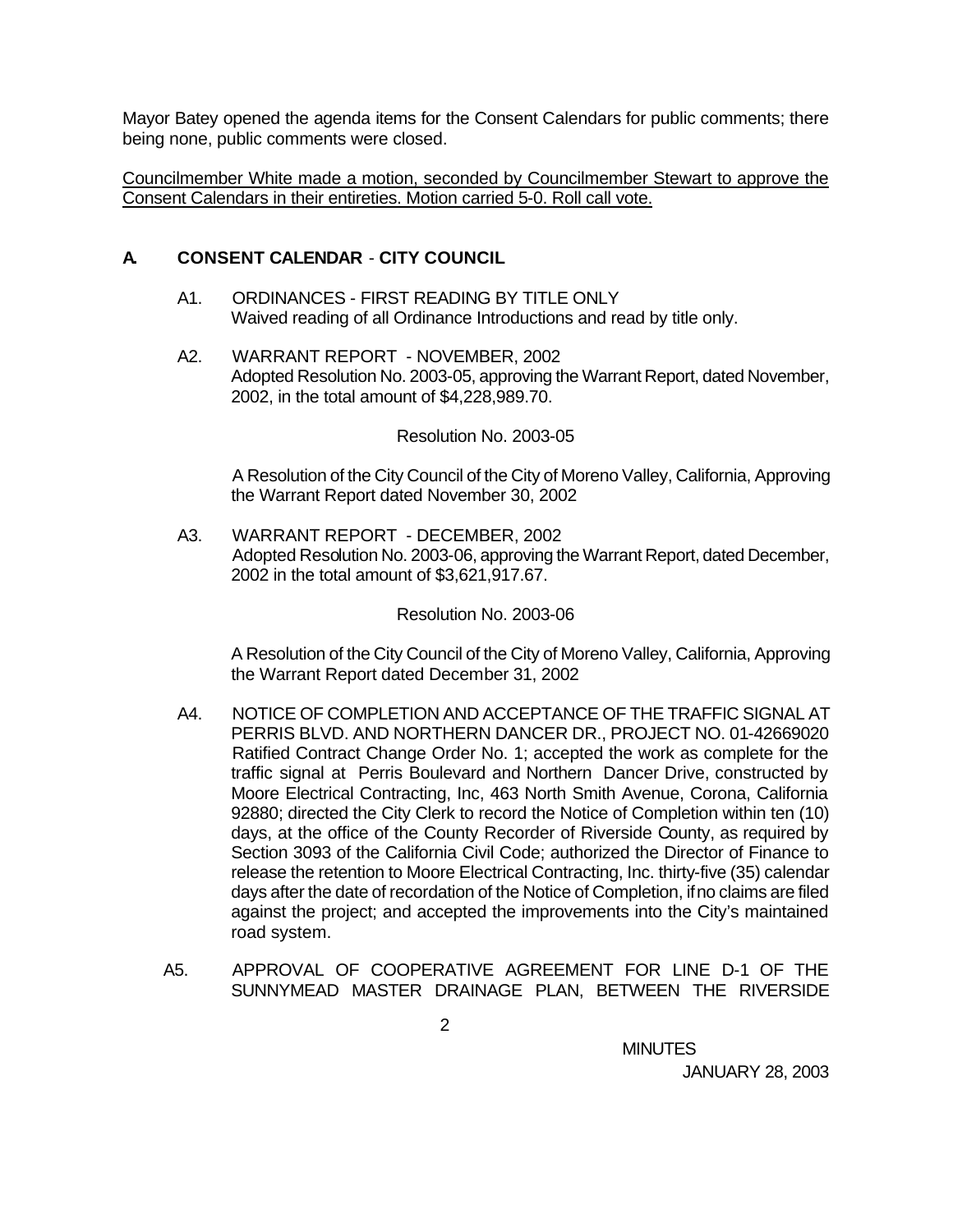COUNTY FLOOD CONTROL AND WATER CONSERVATION DISTRICT, CITY OF MORENO VALLEY, AND WINDSTORM V. CORPORATION (NORTHEAST CORNER OF KRAMERIA AVENUE AND INDIAN STREET – SUBDIVIDER – WINDSTORM V CORPORATION

Approved the cooperative agreement between the Riverside County Flood Control and Water Conservation District, City of Moreno Valley, and Windstorm V Corporation for Sunnymead Master Drainage Plan Line D-1; authorized the Mayor to execute the agreement; and directed the City Clerk to forward the signed agreement to the Riverside County Flood Control and Water Conservation District.

- A6. INCREASE TO THE PURCHASE ORDER TO CBA, INC. FOR PREPARATION OF THE ENVIRONMENTAL IMPACT REPORT FOR THE GENERAL PLAN UPDATE Authorized the Finance Director to increase the purchase order to CBA, Inc., for preparation of the Environmental Impact Report for the General Plan Update from \$185,300 to \$210,300. Funding for the contract is provided in Account No. 10-
- A7. ACCEPTANCE OF THE COMPREHENSIVE ANNUAL FINANCIAL REPORT FOR THE FISCAL YEAR ENDED JUNE 30, 2002 Accepted the Comprehensive Annual Financial Report for the Fiscal Year Ended June 30, 2002.

#### **B. CONSENT CALENDAR** - **COMMUNITY SERVICES DISTRICT**

B1. ORDINANCES - FIRST READING BY TITLE ONLY Waived reading of all Ordinance Introductions and read by title only.

### **C. CONSENT CALENDAR** - **COMMUNITY REDEVELOPMENT AGENCY**

C1. ORDINANCES - FIRST READING BY TITLE ONLY Waived reading of all Ordinance Introductions and read by title only.

#### **D. PUBLIC HEARINGS**

85420-7200.

D1. PUBLIC HEARING FOR INCLUSION OF TENTATIVE TRACT 29038 INTO COMMUNITY SERVICES DISTRICT ZONE B (RESIDENTIAL STREET LIGHTING) AND ZONE D (PARKWAY LANDSCAPE MAINTENANCE) – KRAMERIA AVENUE AND SADDLEBROOK LANE

> President Batey opened the public testimony portion of the public hearing; there being none, public testimony was closed.

> The Secretary tabulated the mail ballots and announced the results as follows:

**MINUTES MINUTES**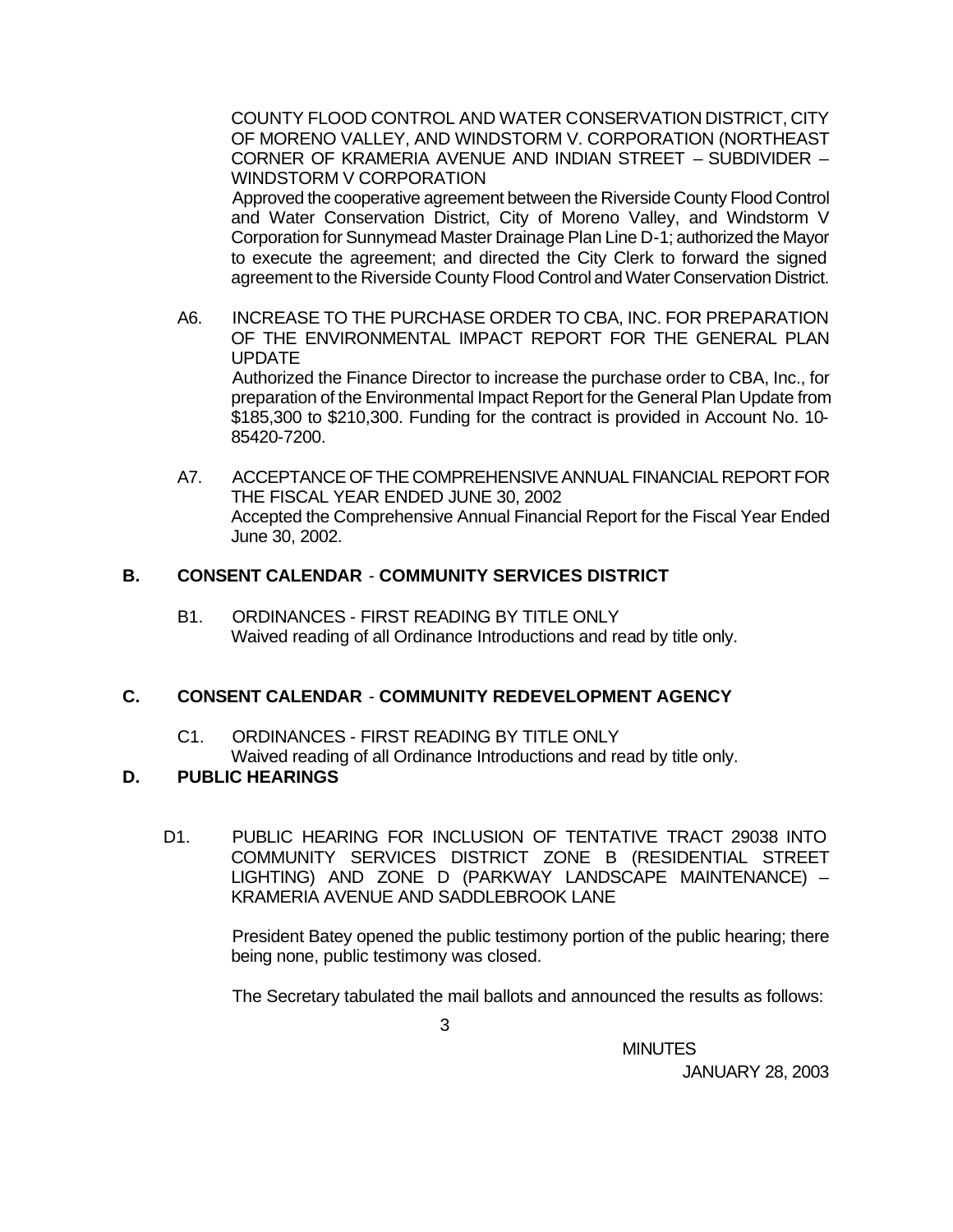CSD Zone B – "Yes" CSD Zone D – "Yes"

Boardmember White made a motion, seconded by Boardmember Flickinger to verify and accept the results of the mail ballot proceeding, receive and file with the City Clerk's office the accepted Official Tally Sheet and authorize and impose the CSD Zones B and D charges. Motion carried 5-0. Roll call vote.

D2. PUBLIC HEARING FOR INCLUSION OF TENTATIVE TRACT 30527 (AND ALL AFFECTED PHASES) INTO THE COMMUNITY SERVICES DISTRICT ZONE B (RESIDENTIAL STREET LIGHTING) PROGRAM

> President Batey opened the public testimony portion of the public hearing; there being none, public testimony was closed.

> The Secretary tabulated the mail ballots and announced the results as follows:

Tentative Tract 30527 – "Yes"

Boardmember Stewart made a motion, seconded by Boardmember White to verify and accept the results of the mail ballot proceeding as identified on the Official Tally Sheet and Assessor Parcel Number (APN) listing; receive and file with the City Clerk's Office the accepted Official Tally Sheet and APN listing; and authorize and impose the CSD Zone B charge. Motion carried 5-0. Roll call vote.

# **E. ITEMS REMOVED FROM CONSENT CALENDARS FOR DISCUSSION OR SEPARATE ACTION - NONE**

### **F. REPORTS**

F1. REPORT TO CONSIDER PUBLIC COMMENTS REGARDING MAIL BALLOT PROCEEDING FOR COMMUNITY SERVICES DISTRICT ZONE B (RESIDENTIAL STREET LIGHTING) - TENTATIVE TRACT 26901 (AND ALL AFFECTED PHASES) NORTH OF TENNYSON ROAD BETWEEN GALLANT DRIVE AND CLARK STREET

President Batey opened the agenda item for public comments; there being none, public comments were closed.

Boardmember Stewart made a motion, seconded by Boardmember White to receive and file the item. Motion carried unanimously.

F2. RESOLUTION ADOPTING RECORDS RETENTION SCHEDULE AND

**MINUTES MINUTES**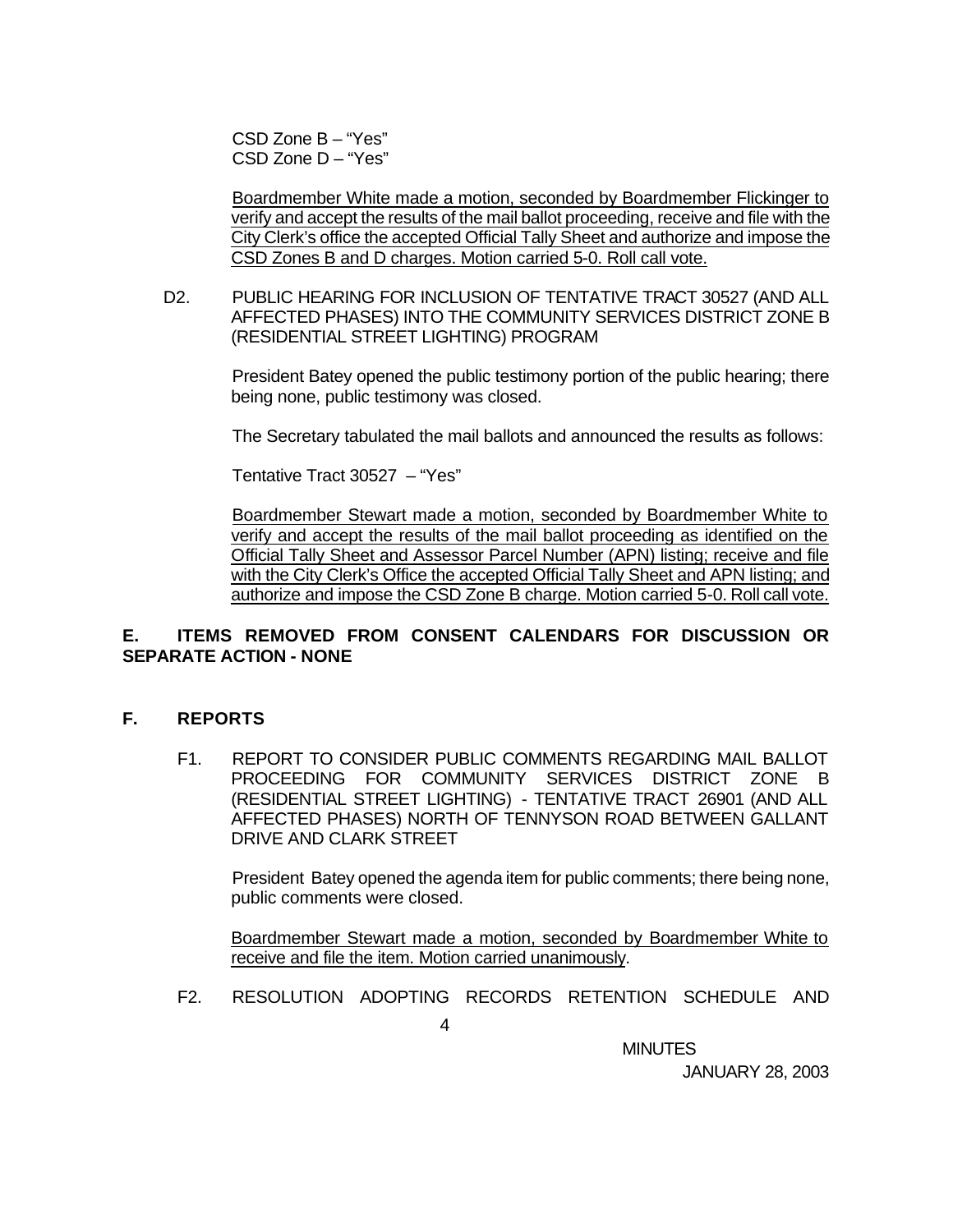ORDINANCE ESTABLISHING RECORDS MANAGEMENT PROGRAM

Mayor Batey opened the agenda item for public comments; there being none, public comments were closed.

Mayor Batey made a motion, seconded by Councilmember White to adopt Resolution No. 2003-07, adopting a records retention schedule for all City departments except for police and fire which will be considered at a later date, and authorizing destruction of certain City records, as amended, with the audio tapes of Council meetings to be retained for a minimum of six years. Digital recording system to be researched and presented to Council during budget process Motion carried 4-1, Councilmember Flickinger dissenting. Roll call vote.

### Resolution No. 2003-07

A Resolution of the City Council of the City of Moreno Valley, California, Adopting a Records Retention Schedule and Authorizing Destruction of Certain City Records

Councilmember White made a motion, seconded by Mayor Batey to introduce Ordinance No. 618. Motion carried 5-0. Roll call vote.

Ordinance No. 618

An Ordinance of the City Council of the City of Moreno Valley, California, Amending Title 2 of the Moreno Valley Municipal Code by Repealing Chapter 2.60 Regarding the Destruction of Records, and Reenacting Chapter 2.60, Establishing a Records Management Program

F3. COOPERATIVE AGREEMENT FOR COST SHARING OF STAFF AT COLLEGE PARK FIRE STATION #91 (CONTINUED FROM JANUARY 14, 2003)

Mayor Batey opened the agenda item for public comments, which were received by Pete Bleckert.

Councilmember Stewart made a motion, seconded by Councilmember White to approve a cooperative agreement for cost sharing of three Fire Captains among the City of Moreno Valley, City of Perris and Riverside County. Motion carried 5-0. Roll call vote.

# **RECESS; RECONVENE**

F4(a). RESOURCE INCREASES TO ADJUST TO SUSTAINED INCREASED SERVICE

**MINUTES MINUTES**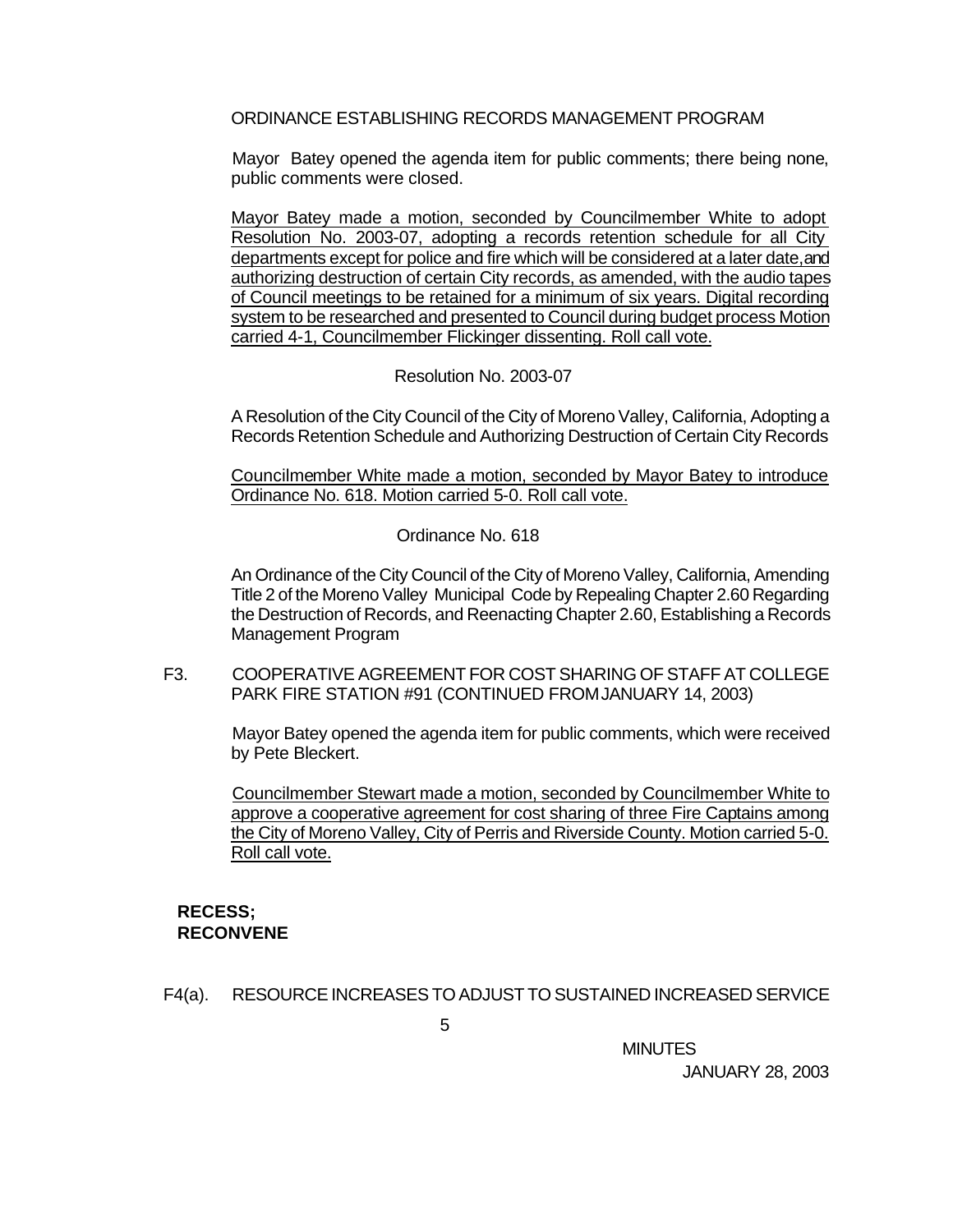DEMAND IN DEVELOPMENT SERVICES: COMMUNITY & ECONOMIC DEVELOPMENT, BUILDING & SAFETY, CODE COMPLIANCE, AND PLANNING DIVISIONS (CONTINUED FROM JANUARY 14, 2003)

Mayor Batey opened the agenda item for public comments, which were received by Ray Hosman.

Councilmember White made a motion, seconded by Mayor Pro Tem West that the City Council appropriate funds in the FY 2002-03 budget for the requested additional resources based upon an increase in Development Services Activities: 1) Planning Division: 1 Associate Planner; 1 Planning Technician, 2) Building & Safety Division: 1 Building Inspector II; 1 Permit Technician, 3) Code Compliance Division: Reclassification of Business License Officer; 1 additional workstation and sustained increased service demand in development services: Land Development Division, Public Works Division to include: approve the addition of positions in the Land Development Division of one (1) Senior Civil Engineer, one (1) Assistant Engineer, one (1) Construction Inspector I and one (1) Office Assistant II, and appropriate \$112,385 for Public Works Land Development personnel services for the remainder of fiscal year 2002/03 to Public Works Land Development Administration in Program 523 and Program 527 and to approve resource increases to adjust to sustained increased service demand in Development Services. Motion carried 4-1, Mayor Batey dissenting. Roll call vote.

F5. RESOLUTION NO. CSD 2003-01, ARTERIAL MEDIAN MAINTENANCE POLICY AND RESOLUTION NO. CSD 2003-02, ZONE M (COMMERCIAL/INDUSTRIAL IMPROVED MEDIAN MAINTENANCE)

President Batey opened the agenda item for public comments; there being none, public comments were closed.

Boardmember Stewart made a motion, seconded by Boardmember White to approve and adopt Resolution No. CSD 2003-01, the Arterial Median Maintenance Policy (the "Policy"). Motion carried 5-0. Roll call vote.

Resolution No. CSD 2003-01

A Resolution of the Moreno Valley Community Services District of the City of Moreno Valley, California, Expressing the Intent of the Board to Hold a Hearing on the Proposal to Establish Zone M within the District for the Purpose of Furnishing Commercial/Industrial Median Maintenance

Boardmember Stewart made a motion, seconded by Boardmember Flickinger to approve and adopt Resolution No. CSD 2003-02, for the purpose of expressing the intent of the CSD Board of Directors to hold a public hearing to establish CSD Zone M (Commercial/Industrial Improved Median Maintenance). Motion carried 5-0. Roll call vote.

**MINUTES MINUTES**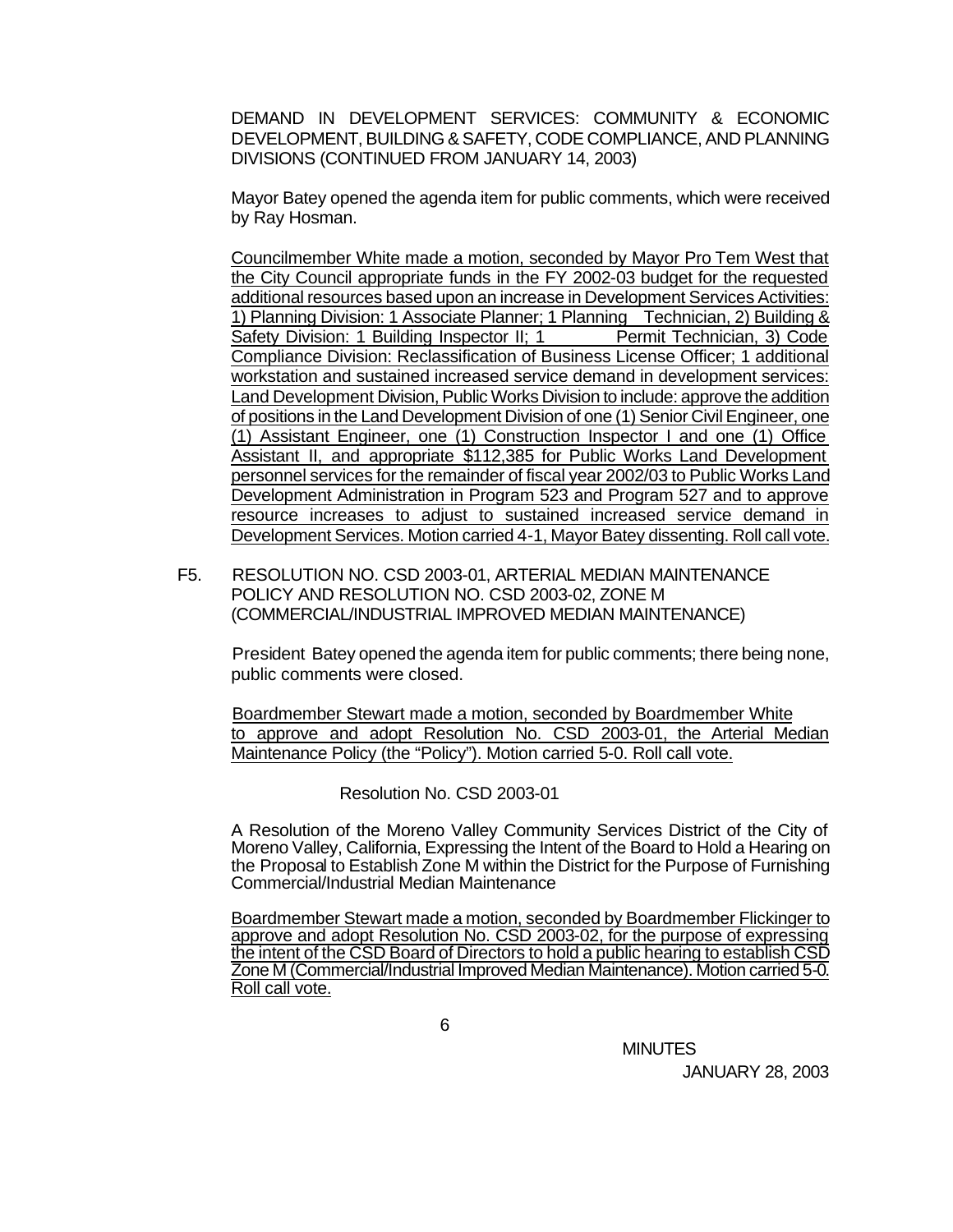### Resolution No. CSD 2003-02

A Resolution of the Moreno Valley Community Services District of the City of Moreno Valley, California, to Approve and Adopt the Arterial Median Maintenance Policy to Provide Funding Guidelines for Aesthetically Improved Arterial Roadway **Medians** 

F6. LEGISLATIVE UPDATE

Mayor Batey opened the agenda item for public comments; there being none, public comments were closed.

Councilmember Stewart made a motion, seconded by Councilmember White that the City Council receive and file the Legislative Status Report. Motion carried unanimously.

F7. CITY MANAGER'S REPORT (Informational Oral Presentation – not for Council action)

# **G. LEGISLATIVE ACTIONS**

ORDINANCES - 1ST READING AND INTRODUCTION - NONE

ORDINANCES - 2ND READING AND ADOPTION

G1. ADOPTION OF ORDINANCE NO. 617, AN ORDINANCE OF THE CITY COUNCIL OF THE CITY OF MORENO VALLEY, CALIFORNIA, REPEALING AND REENACTING CHAPTER 14.20 OF TITLE 14 OF THE CITY OF MORENO VALLEY, RELATING TO NEWSRACKS (RECEIVED FIRST READING AND INTRODUCTION JANUARY 14, 2003 WITH A 5-0 VOTE)

Mayor Batey opened the agenda item for public comments; there being none, public comments were closed.

Councilmember Stewart made a motion, seconded by Councilmember White to adopt Ordinance No. 617. Motion carried 5-0. Roll call vote.

Ordinance No. 617

An Ordinance of the City Council of the City of Moreno Valley, California, Repealing and Reenacting Chapter 14.20 of Title 14 of the City of Moreno Valley, Relating to **Newsracks** 

**MINUTES MINUTES**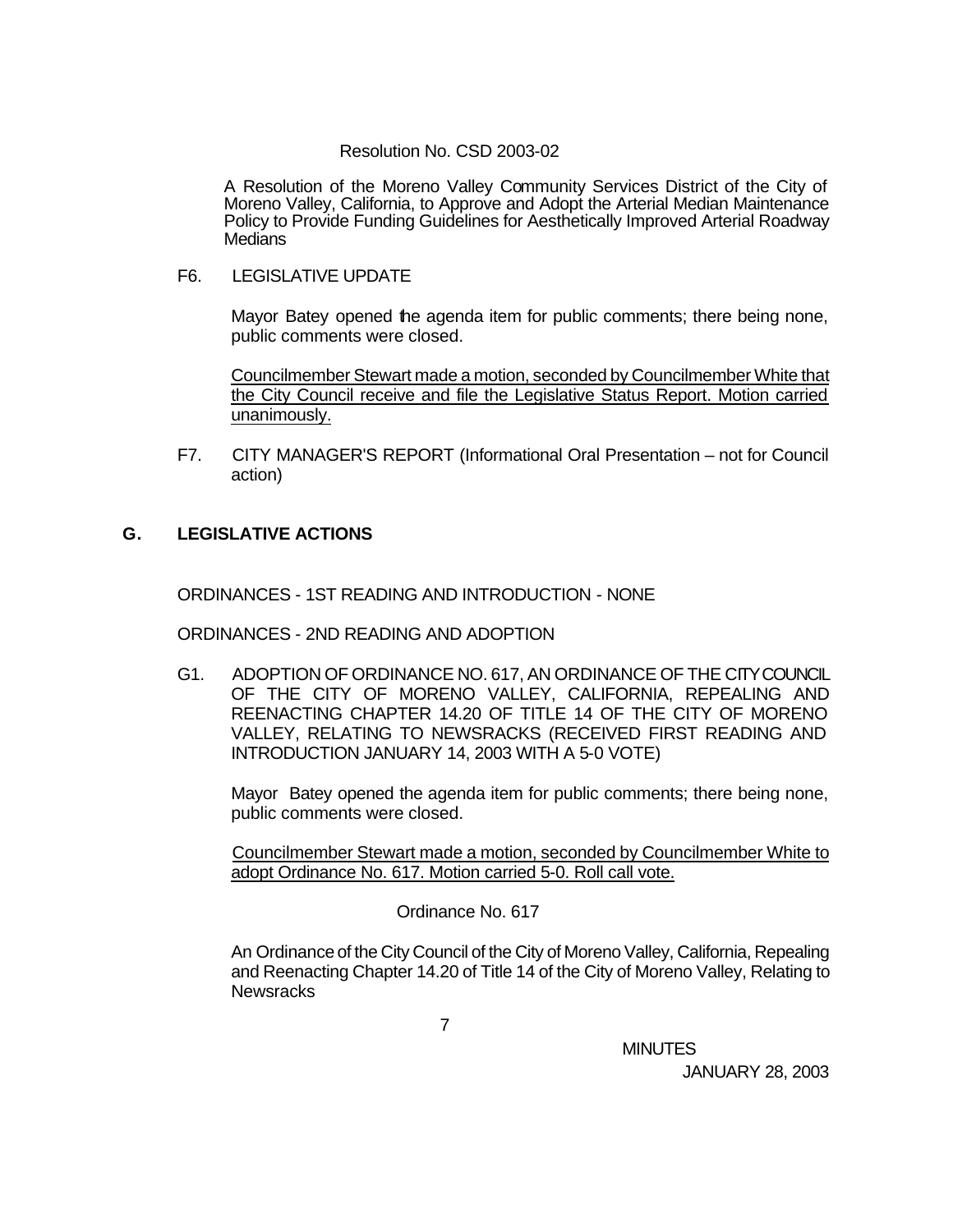ORDINANCES - URGENCY ORDINANCES – NONE RESOLUTIONS – NONE

# PUBLIC COMMENTS **ON ANY SUBJECT NOT ON THE AGENDA** UNDER THE JURISDICTION OF THE CITY COUNCIL ARE AS FOLLOWS:

### Daryl C. Terrell – Address matter of record

1) Charter city concept

### Priscilla Banks – 13560 Searson Dr.

- 1) Additional police officers
- 2) Library and Sports and Community Center
- 3) Utility User's Tax

### Joe Teague – 24342 Eucalyptus Ave.

- 1) Vandalism at his rental property
- 2) Response of police department
- 3) City's own police department

### Ray Hosman – Address matter of record

- 1) Utility Users Tax
- 2) Governor's proposed budget

### Pete Bleckert – Address matter of record

- 1) Funding source for library
- 2) Sports and Community Center
- 3) Transportation Uniform Mitigation Fees

# **CLOSING COMMENTS AND/OR REPORTS OF THE CITY COUNCIL, COMMUNITY SERVICES DISTRICT, OR COMMUNITY REDEVELOPMENT AGENCY**

Councilmember White

- 1) Attended Citizen of the Year dinner stated he feels Dick & Louise Heil were a great choice for the honor
- 2) Feels the opponents of the Utility Users Tax should be truthful when they take their information to the public

Councilmember Stewart

- 1) Supports adding more police officers
- 2) Stated the City isn't "stuffing money" welcomes those making these accusations to bring it to court
- 3) Spoke in support of Dick & Louise Heil being named "Citizens of the Year"

**MINUTES MINUTES**